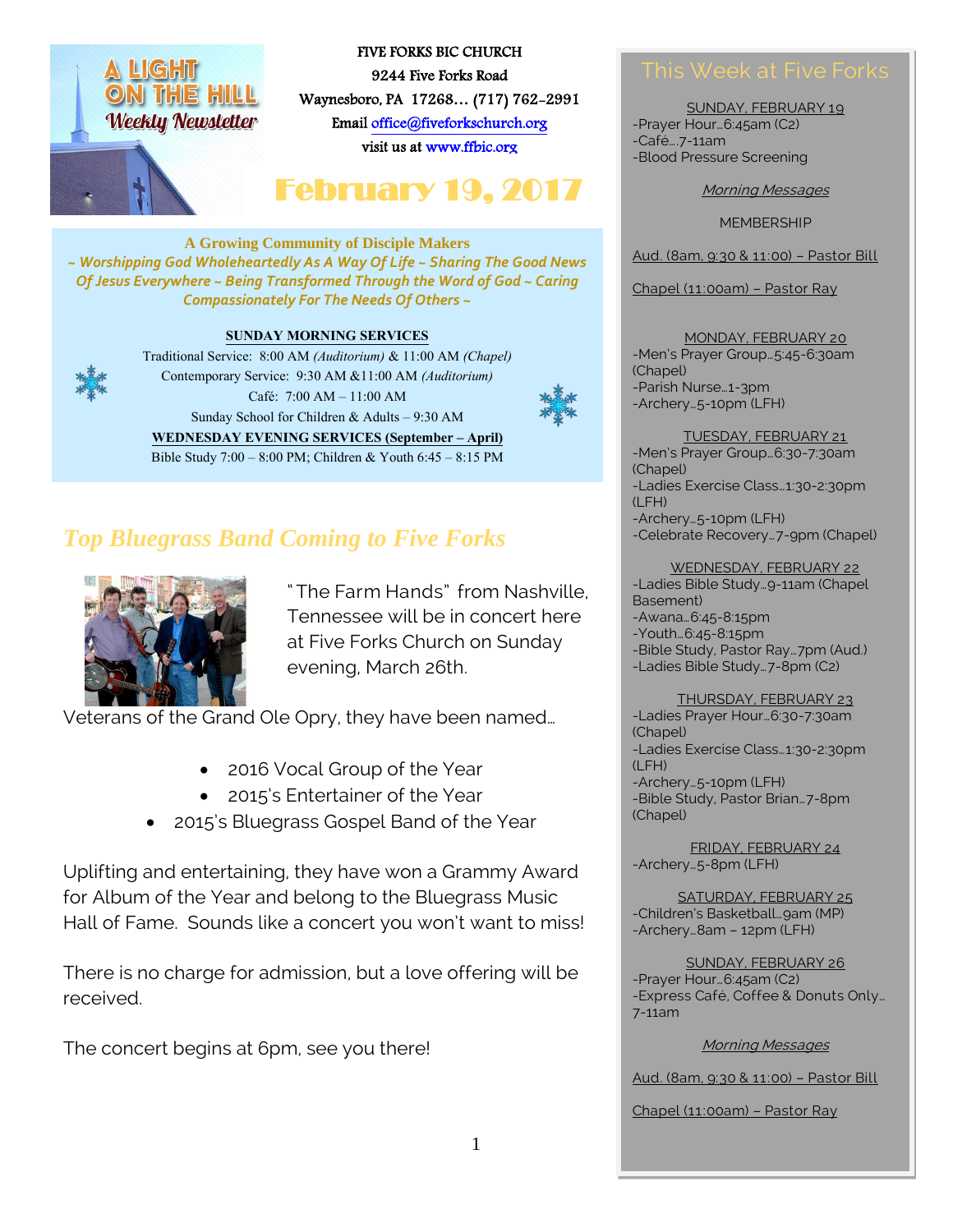# *Five Forks…*



Saturday, March 18<sup>th</sup>

Speaker: "Team Fitzgerald"

Doors open at 4pm Catered meal being served from 5-6:30pm

Cost: \$12 (adults and 12 years old and over) \$6 (under 12 years old)

Tickets available now in the church office.

## Pies Needed:

Though we are selling tickets to this dinner, it is not a fundraiser. It is an outreach ministry. While the tickets cover most of our expenses, we need your help in providing pies to serve as dessert.

Would you consider baking and donating a pie(s)? If so, please fill out the request flyer that was placed in your mailbox this week and return to Sandy Gray's mailbox or you may contact her at 717-762-9513, [maxsan@embarqmail.com.](mailto:maxsan@embarqmail.com)

Pies may be delivered to the church kitchen on Saturday, March  $18<sup>th</sup>$  during the hours of 9am – 12pm.

Thanks!





ATTENDANCE (February 12)

#### **Sunday's Worship Total = 851** 8:00 Auditorium = 168 9:30 Auditorium = 382 11:00 Auditorium = 242  $11:00$  Chapel = 35 Bible Connection = 17 Nursery  $(9:30 \& 11:00) = 7$

## **Total Sunday School = 325**

Adult Education Attendance = 127 Berean  $= 12$ Golden Link = 39 Through the Bible  $= 18$ The Christian Family Life Class = 40 8:00AM Café Class = 6 Alpha Omega Discussion =  $6$ Men's Resolution Class =  $6$ 

Wednesday Eve. (Feb.  $15<sup>th</sup>$ ) = 306

# for FEBRUARY:

Skillet Meals (Hamburger/Tuna/ Chicken Helper)

Place donations in the orange tub in the lower lobby.

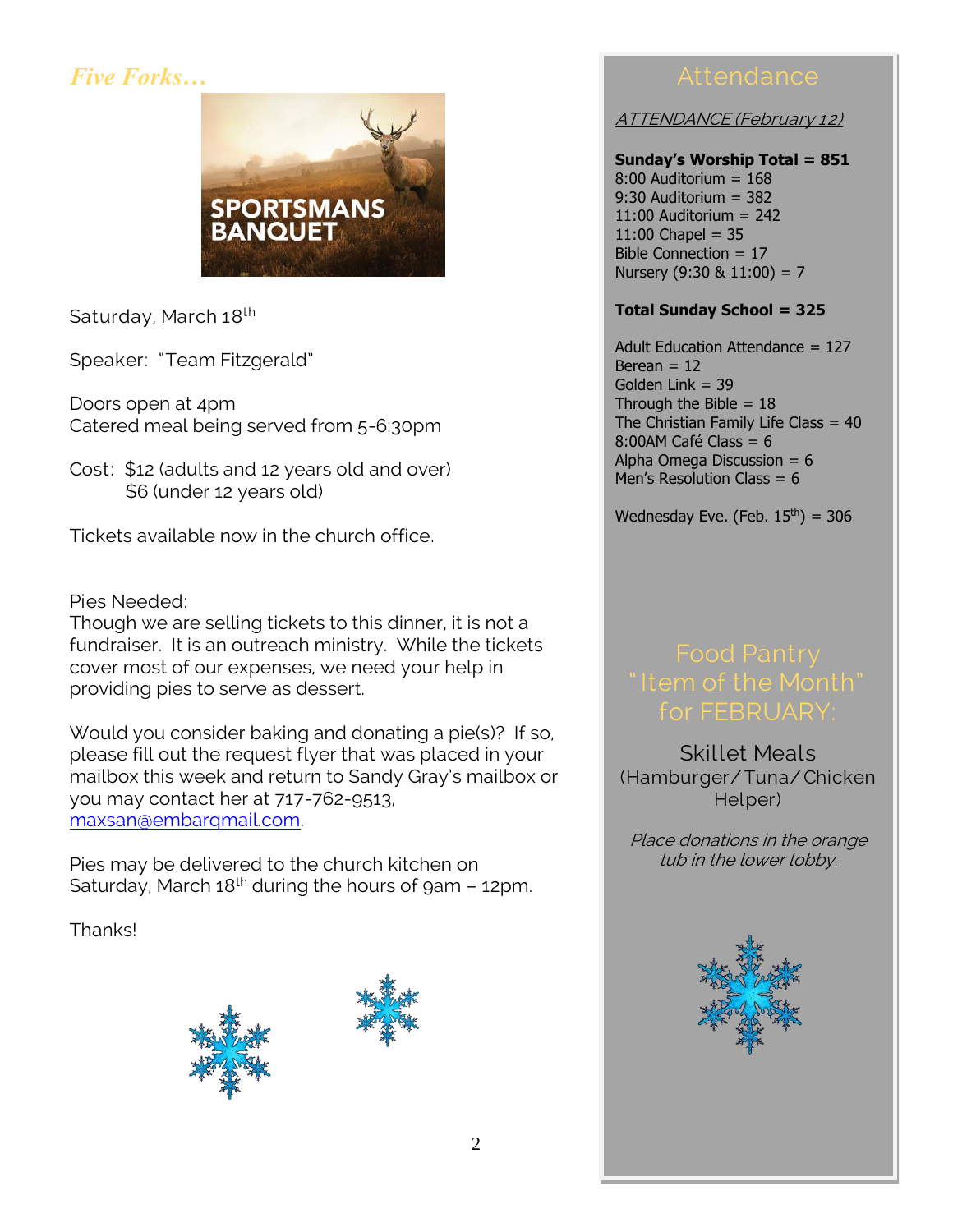# *Library News*



Section Q – Biog./Autobiog.

## **Seeking Allah, Finding Jesus**

-by Nabeel Qureshi Born into a loving Muslim home, Nabeel describes how his passionate pursuit of the religion in which he was raised led him to life to Christ.

## **7 Women and the Secret of Their Greatness**  -by Eric Metaxas

Presented are portraits of seven women – Joan of Arc, Hannah More, Susanna Wesley, Maria Skobtsova, Corrie Ten Book , Mother Teresa, and Rosa Parks – who answered God's call and changed the course of history.

## **God's Double Agent**

Bob Fu By day, Bob Fu was a teacher in Communist schools in China - by night he was a preacher in the underground house church network. This is the story of Bob's conversation to Christianity; his arrest and imprisonment; his harrowing escape; and his life in the U.S. as an advocate for his oppressed brethren.



If you missed out on getting a Bonus Book for Christmas, no worries…they are still available and still only \$32. The Bonus Book is a good way to save money while enjoying eating out, golfing, going to Hershey's Chocolate World and more, and even saving money on your dry cleaning. Profits go toward construction projects here at the church.

Books are available at the church office or by contacting Rhetta Martin at 717-597- 8675.

# *Protecting our children*



In early January, an **'Annual Worker Agreement'** form was placed in your church mailbox if your name was listed on the current list of children/youth workers here at Five Forks Church.

When you initially volunteered to work with children/youth, you filled out some forms, submitted your current PA background clearances, and met face to face with one of the pastors for a short interview and approval for service. Once you completed this process, once a year you simply need to fill out the **Worker Agreement form**. This gives you opportunity to update information that was provided in the past.

#### **THANKS TO THE 231 VOLUNTEERS WHO HAVE RETURNED THEIR UPDATE FORM.**

If you did not receive a form and feel you need to fill one out, please pick one up at the information areas on either level. Take a minute or two to complete it and return it to the church office or to Margaret Bumbaugh's mailbox.

Thanks to all who invest hours of time and energy working with our children. Thanks for your efforts in helping to keep our children safe.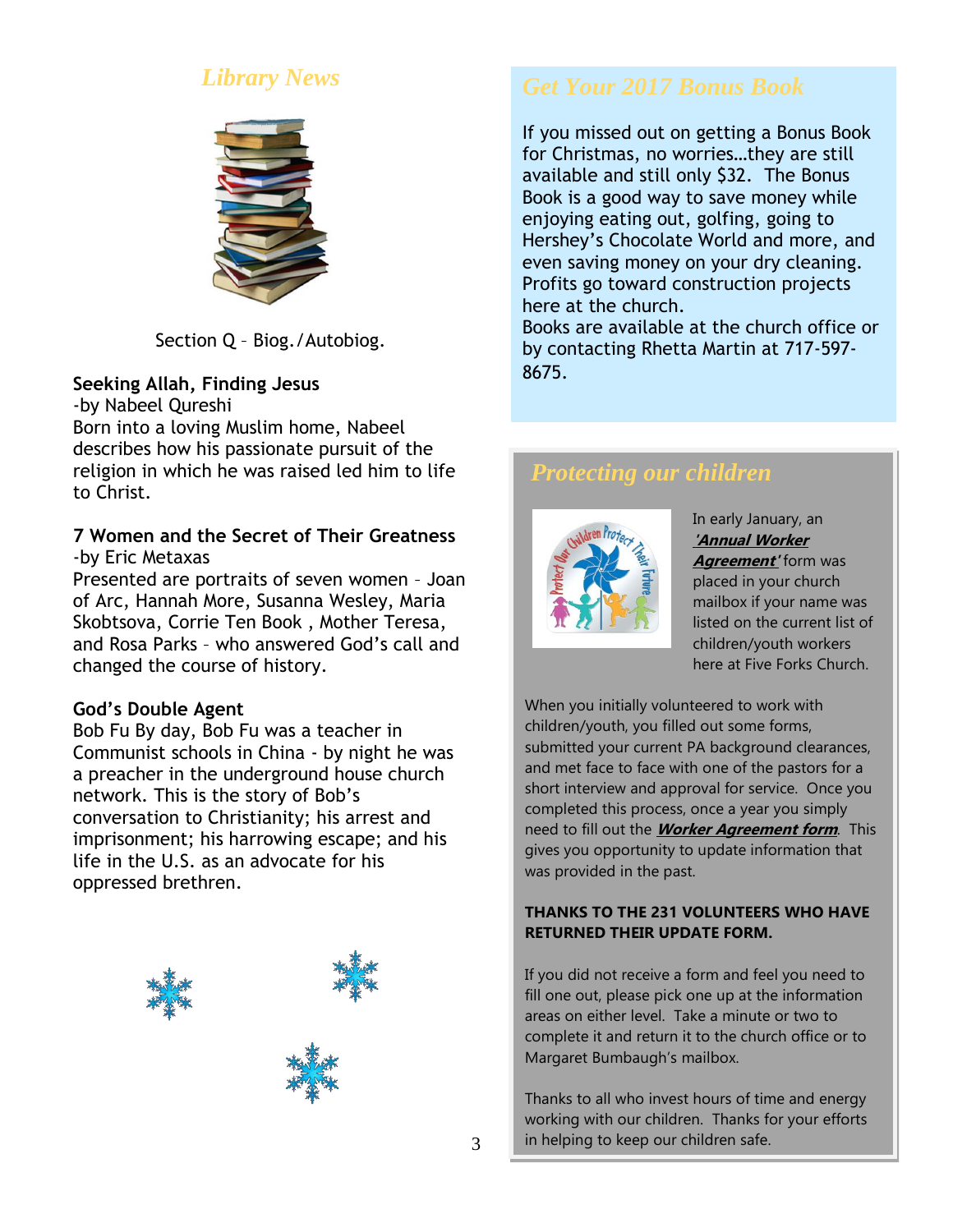

John Frain Anna Horwath Guy Miller



Now that we are into the New Year, I thought we would try something **new** for Operation Christmas Child Shoeboxes.

We are looking to do a "*Product of the Month"*. We would have you bring in items from a list provided each month. A donation box will be down in the lower lobby wrapped in Christmas paper for everyone to place their items. Then early in November, we will have a packing party to fill lots of shoeboxes.

Keep an eye on the Light on the Hill for the *"Product of the Month"* list.

Let's work together and make this a big success for the children who benefit from the Christmas shoeboxes!









I would like to thank Margaret Bumbaugh, Barb Tengler, and those who prayed for my healing from my work related injury that caused much pain. It is such a comfort to be blessed with caring, devoted prayer warriors, such as you all. I don't know what I would do without my church family. Thanks for your continued prayers. I'm now back to work, and better than what I was. I am seeing signs also of improvement as time goes on. God is so good. Praise his name! **Sincerely and May God Bless You All, Roxanne Naugle**

Thank you for the flowers for the loss of my mother. **Jim Mickey**

Thank you for all the prayers and calls of concern for me during and after my surgery. Thanks also to Pastor Bill for coming to see me and praying for me before my surgery.

#### **-Sandie Hardman**

A special thanks to Pastor Bill for the lovely visit during my hospital stay. I certainly appreciated the many prayers whispered on my behalf, as well as, the bright bouquet of flowers. They allowed for many very nice Five Forks Church conversations. Thanks again for your kindness. **-Guy Miller**

#### **Dear Church Family,**

Thank you so much for the sympathy cards, phone calls, and the vase of beautiful flowers. But, most of all, thank you for your prayers for us when my mother, Maxine Swartz went home to be with her Lord and Savior.

**In Christian Love, Lee & Jane Yoder**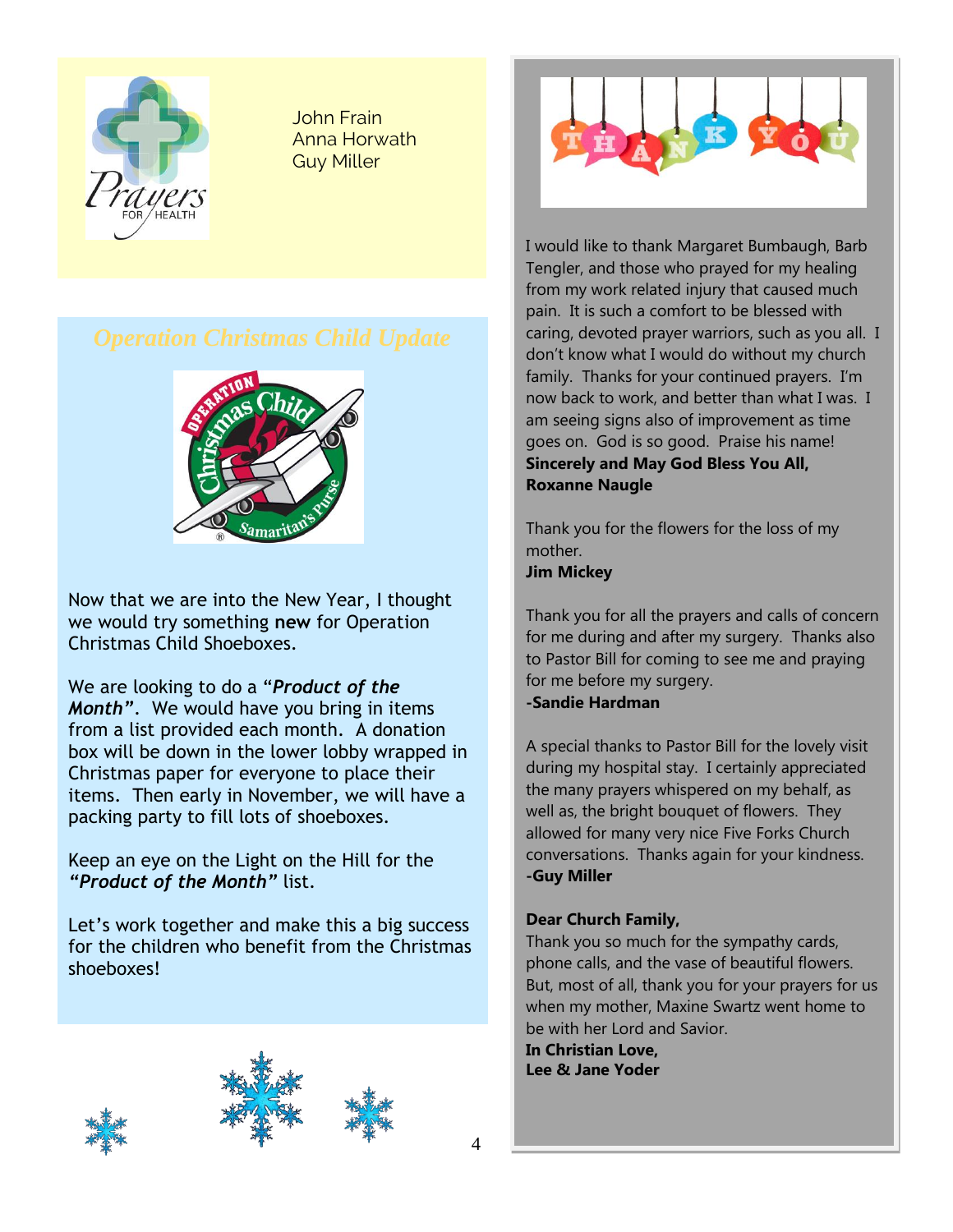# *Upcoming Concert… Host Families Needed*



**The Greenville College Choir will join Five Forks Church on Sunday, March 12th for morning worship services, as well as provide a free concert at 6:00pm in the auditorium as part of its 90th anniversary season.**

The choir is the flagship choral ensemble of Greenville College, a Free-Methodist liberal arts college in Greenville, IL. Founded in 1927 by Dr. Robert W. Woods, the Greenville Choir has attained a widespread reputation for performing sacred choral music of the highest quality.

In the past several years, the Greenville College Choir has been invited to perform with the Kingsbury Ensemble (one of the Midwest's premier professional early music ensembles), as well as at the Illinois Music Educators Conference and the American Choral Directors Association's Central Division Convention. The Choir regularly joins with the Greenville Choral Union for concerts of larger choral-orchestral works such as Bach's Magnificat, Mozart's Requiem, and the annual Christmas performance of Handel's Messiah.

**Looking for an opportunity to offer hospitality to some college students? On March 11th -12th, Five Forks Church will host approximately 42 college students from Greenville College, a Free-Methodist liberal arts college in Greenville, IL. We need willing families and/or individuals to host these students during their one-night stay in the Waynesboro area. Host families will meet the students at the church at approximately 7:30pm on Saturday, March 11th, and will need to return students to the church by 7:00am on Sunday, March 12th . As a former Greenville Choir member, I can tell you how much these students will appreciate your hospitality, kindness, and willingness to serve Christ… and they'll probably appreciate some snacks and a yummy breakfast too! Students are paired off, so hosts will be expected to welcome two students, but you are welcome to host several pairs of students if your space allows. Please contact Heather Ellerbrock with any questions, or to add your name as a host –** [hasellerbrock@gmail.com](mailto:hasellerbrock@gmail.com)**. Thank you!**



We are looking for volunteers who can help cut and haul wood this Saturday, February 18<sup>th</sup> and Saturday, February 25<sup>th</sup> from 7:00am until 11:00am.

Things to bring: chainsaws; trucks and trailers for hauling.

**If you are able to help, please contact Mike Hawbecker (717-729-0385) for the address. Thank you!**

## *Volunteers Needed for C.A.P.P. (Child Abuse Prevention Patrol)*

Some of you may wonder what C.A.P.P does. Every Sunday morning and Wednesday during the times when children are cared for apart from their parents, we have two-person teams patrolling our buildings and parking lots making sure our children are safe.

We are in immediate need of additional volunteers (both men and women). You choose what suits your schedule best to serve… either on Sunday and/or on Wednesday evenings during the months of September – April when Awana meets. Times for serving: Sunday, 2<sup>nd</sup> hour (9:30 - 10:30) Sunday, 3rd hour (11:00 – 12:00) Wednesday Evening, (6:45 – 8:15)

If you feel this is an area where you would like to serve, please email Margaret at the church offic[e margaret@fiveforkschurch.org](mailto:margaret@fiveforkschurch.org) or call 762-2991. She can answer any questions you may have.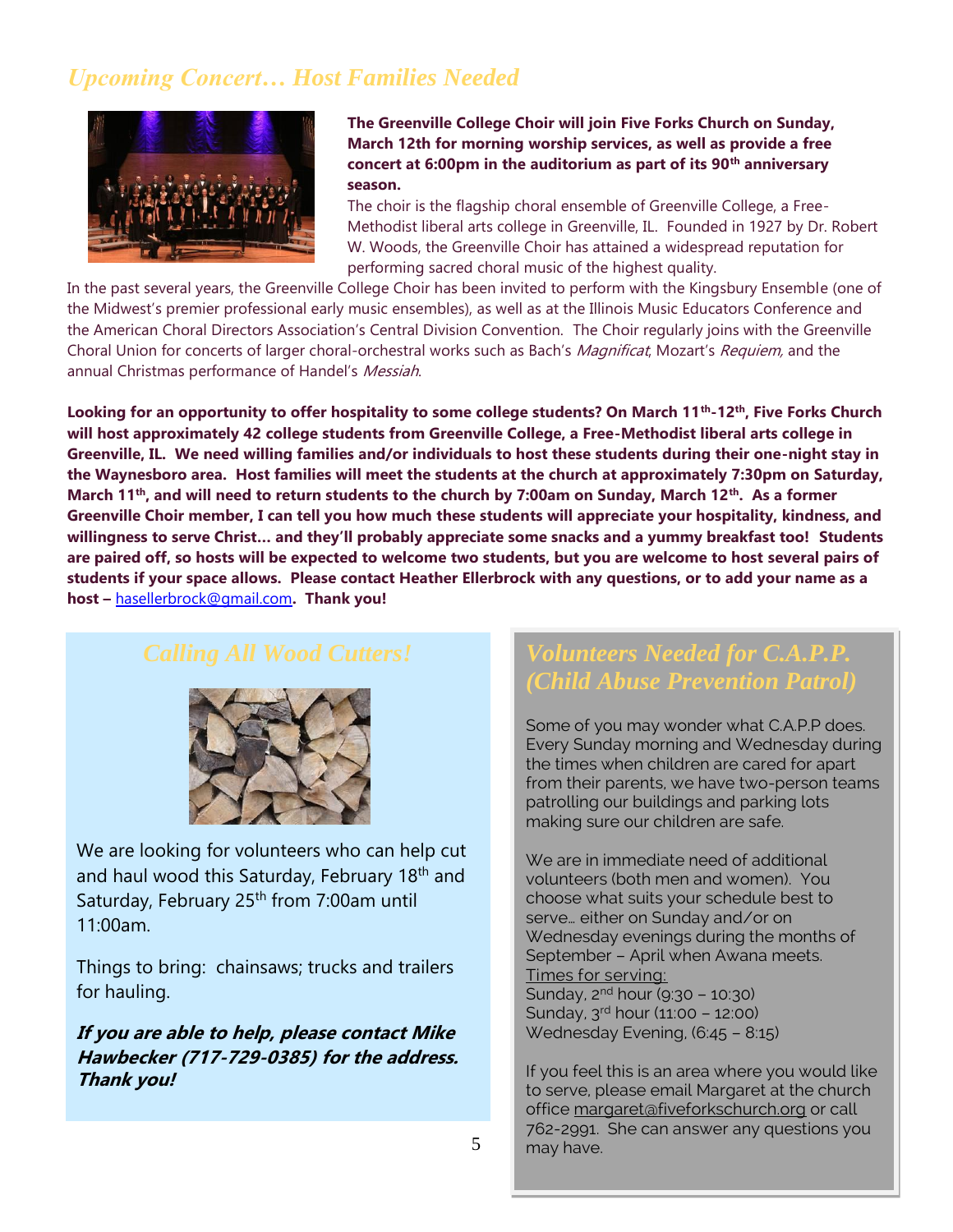

Below is a list of events and activities that the youth are assisting with, participating in or will be invited to be part of:

"You can find more information about our events, including permission slips, on the church website or join us on Facebook; our group name is; Five Forks BIC Youth Group, or see Pastor Shaun."

\*Please be aware that there is extra financial assistance available to any youth that may need it. Do not let money be the reason that you do not participate! (See Pastor Shaun)

The Story of the Bible: For thousands of years, peoples, cultures, societies have been telling stories about "the way the world works." Trying to explain…how did the world come into existence? Why did the world come into existence? Where did we (humans) come from? Why are we here? What is our purpose? And which story you believe makes a huge difference in how you live your life, what you think about your life, how you treat the people around you. So all teens (7th – 12th grade) are invited to join us every



Wednesday night at youth group over the next few months as we look at understanding our story…the "Story of the Bible" and why this story has the best answers to those most important questions!



Laser Tag – Yep I know, you've been waiting for that chance to take down someone else in youth group. Sneak up on them when they least expect it, surprise them, scare them from behind, take them down from across the room…so now is your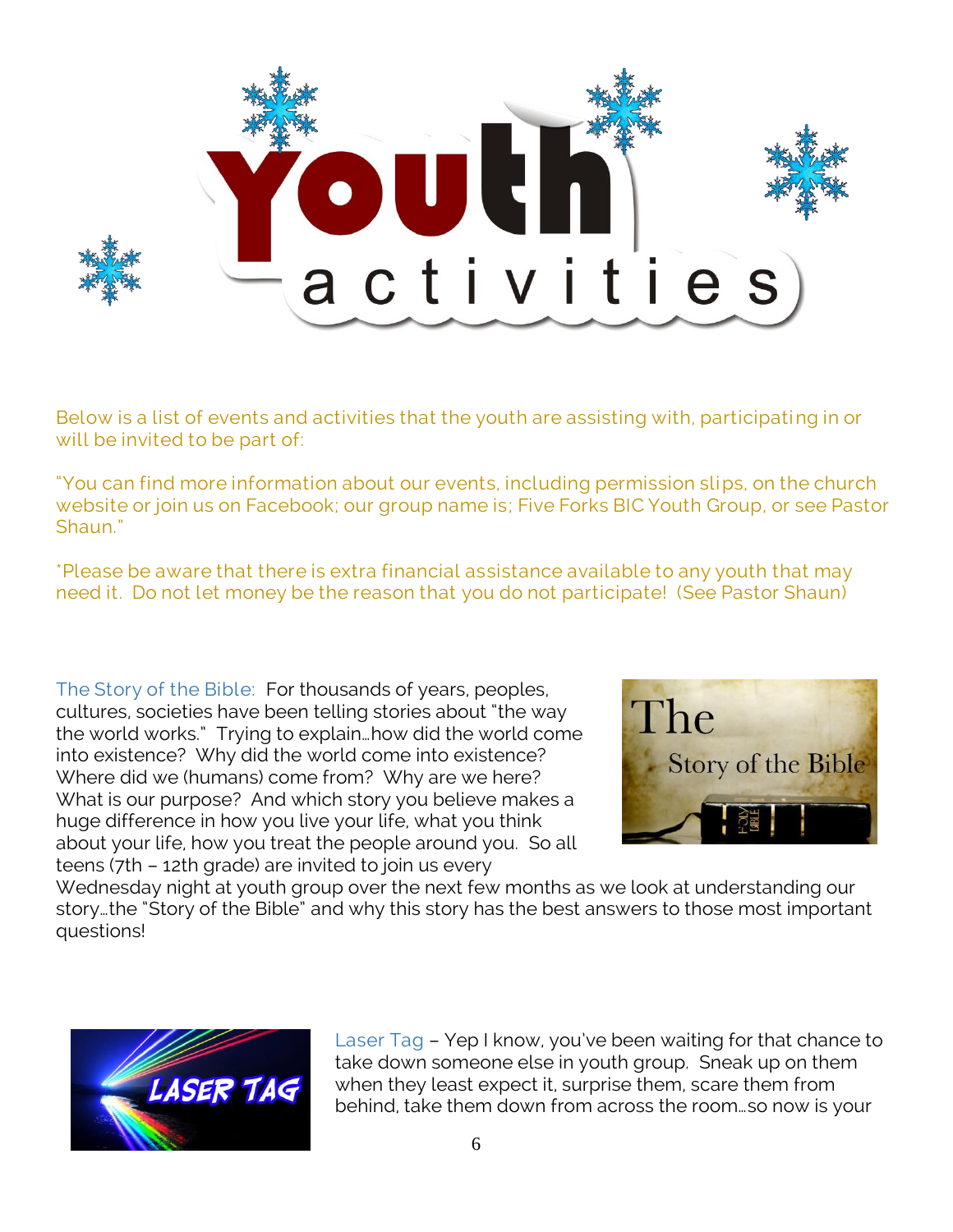chance! All Senior High teens (9th – 12th grade) are invited to join us on Sunday, February 26th from 6:30pm – 8:30pm as we bring Laser Tag to the gym at church. Tactical Laser Tag will bring all of the necessary equipment, go over safety instructions and including a game official and we'll divide up into teams, devise some strategy and spend a few hours playing laser tag. There is no cost for this event but you do need to fill out a waiver. Invite a friend and join us for some good times!



Planet Wisdom (7th & 8th Grade teens) - All 7-8<sup>th</sup> Grade Youth are invited to attend Planet Wisdom's 2017 Youth Conference at Hylton Memorial Chapel in Woodbridge, VA on Friday, March 3 thru Saturday, March 4. Planet Wisdom is a two-day conference designed to challenge middle school and high school students to dig deeper into the Bible and see their world from God's perspective. Part of the unique experience of Planet Wisdom is

the opportunity for our teens to worship alongside several thousand other followers of Christ and to hear from some nationally known youth speakers. This weekend is focused on energizing our teens in their own faith journey. The theme at this year's conference is FEARLESS (Discovering where my confidence and identity come from). The cost for Jr. High students at Five Forks is \$35. You will need additional money to purchase two meals. There may also be resources and merchandise available to purchase at the conference. Youth Group will cover the cost of late night snacks, transportation and hotel accommodations at a nearby Quality Inn. You will need to pack a change of clothes and toiletries for an overnight stay. Meet at church on Friday at 3:45pm. We will return on Saturday around 7:00pm. Youth Group has reserved tickets and hotel accommodations for the first 20 Jr. High teens who turn in permission slip and payment. Additional tickets and hotel accommodations may be available, but not guaranteed. Please respond ASAP to ensure your spot. Contact Pastor Shaun if you have any questions. You can also visit the following website for more details about the conference: <https://youthspecialties.com/planetwisdom/washington-dc/>



Planet Wisdom (9th - 12th Grade teens) - All 9th - 12th Grade Youth are invited to attend Planet Wisdom's 2017 Youth Conference at Hylton Memorial Chapel in Woodbridge, VA on Friday, March 3 thru Sunday, March 5. Planet Wisdom is a two-day conference designed to challenge middle school and high school students to dig deeper into the Bible and see their world from God's perspective. Part of the unique experience

of Planet Wisdom is the opportunity for our teens to worship alongside several thousand other followers of Christ and to hear from some nationally known youth speakers. This weekend is focused on energizing our teens in their own faith journey. The theme at this year's conference is FEARLESS (Discovering where my confidence and identity come from). The cost for Sr. High students is \$50. You will need additional money to purchase three meals. There may also be